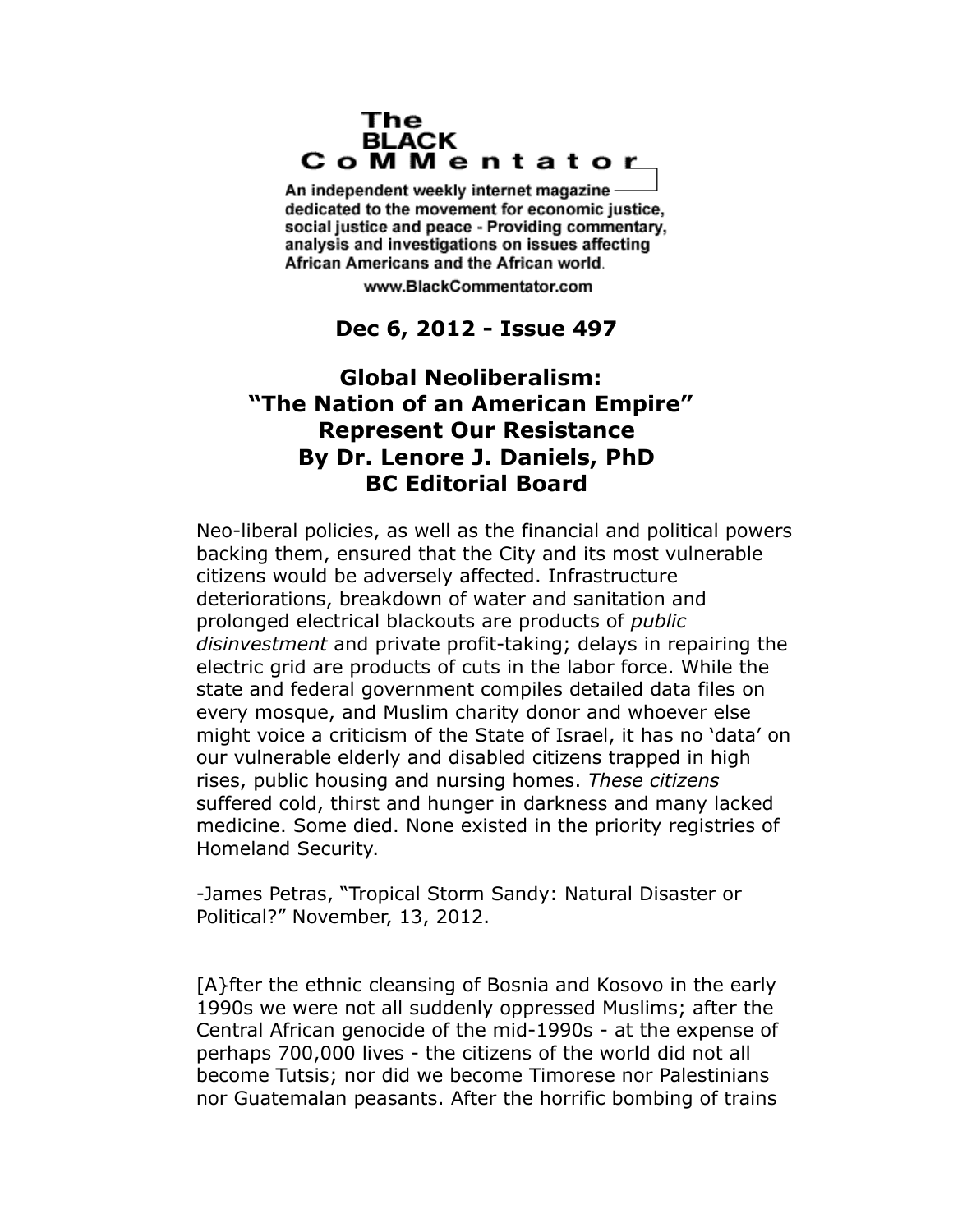in Madrid in 2004, we did not all become Spaniards, nor Russians after Beslan.

-Neil Smith, *The Endgame of Globalization*

Five miles outside of Birmingham, writes Douglas A. Blackmon, "spread in haphazard rows across the forest floor…were sunken graves of the dead from nearby prison mines once operated by U.S. Steel."

Long ago, they tell us.

Title to Indian lands passed to the English Crown, thanks to the Doctrine of Discovery. This international law, explains Robert J. Miller, "preempted sales of these lands to any other European country or any individual, and granted sovereignty and commercial rights over Indian Natives to the Crown and its colonies."

Yet this is older still! Only look to the future, warns President Obama as did his predecessors.

"Never again a November 1918," shouted Hitler. And Hitler became a politician (Chris Hitchens, "Imagining Hitler," *Arguably Essays by Christopher Hitchens,* 2012). His first act of business once he took office? Naturally repressive:

[He}shut down the unions and then viciously pillaged the galleries of a once civilized nation to hang most of the best modern painting in Germany in a wildly philistine 1937 exhibition - in Munich - entitled (sic) 'Degenerate Art.'

The past is never the past for those whose task is to conceal and to manipulate.

Never again, shouted Nixon, will Black leadership muster the courage to resist and gain support of Red, Brown, Yellow, and white Americans, workers, poor and middle class, anti-war activists, housewives and feminists, youth and student organizations.

### Never again!

In the United States, we are at a stage in the globalization process where it is less about forgetfulness and more a blatant display of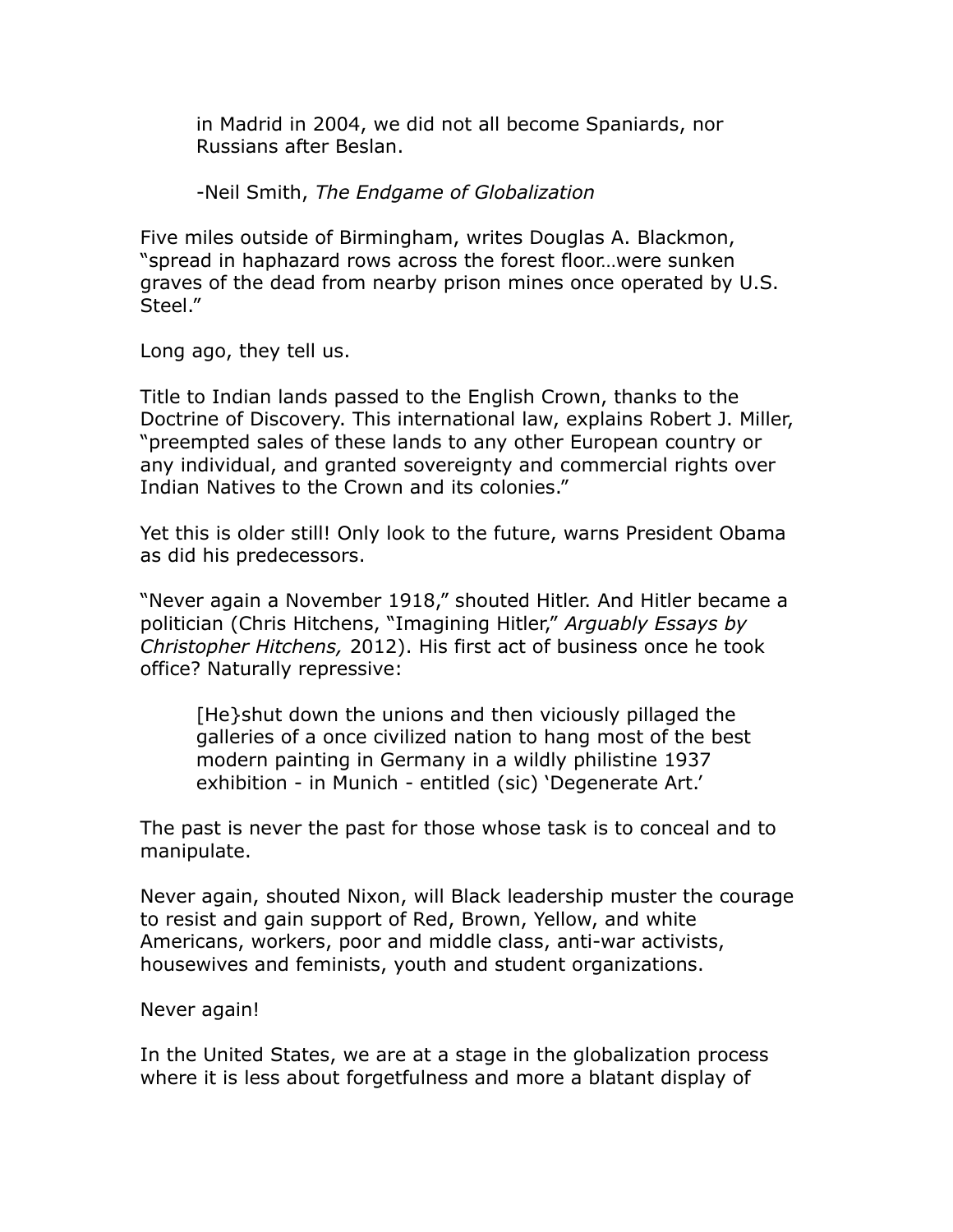ignorance and indifference, no care whatsoever about the country's violent role in world affairs, past or present.

In May 2008, Bush II celebrated Israel's 60th birthday. Israelis and Americans cheered. "Many Israelis look at Bush as one of the best friends we've ever had in terms of understanding our problems and his attitudes toward Israel," said Elihu Ben-Onin, former Israeli general (*Huffington Post*). Bush was the best friend of Israel, but now it has another.

Netanyahu praised Bush's successor this past March 2012 when he visited the White House. The friendship of the Israeli prime minister and the president of the United States is of utmost importance and rest, states Netanyahu in Israel's ability "to make its own decisions" as a sovereign state. "it must have the ability to defend itself, by itself, against any threats." Of course, billions in U.S. funds and U.S. weaponry is a given. Obama, the newest friend's response: The bond between our two countries is unbreakable" (*The Daily Mail*).

So congratulations on your victory, Mr. Obama!

Continuity!

Why, asked geographer and historian Neil Smith, did citizens around the world respond to the World Trade Center attacks by shouting, "We are all Americans now?"

A certain racism - perhaps more accurately a sense of some differential value of citizens from different groups, countries, or hemispheres - surely framed some of the differential response to September 11th, and the global power of U.S.-owned and controlled media, for whose executives these events were obviously highly personal, accentuated response. (*Endgame of Globalization,* 2005)

And after all, Americans are the "good guys," the saviors of the world - but American will not tolerate anti-Americanism! The piercing look of the American Eagle, a donkey on one side and an elephant on the other, searching for advantages in the adversity it creates, only mean the "revolution" for "peace" can proceed…Proceed where?

To a course of action begun in its past and continuing, according to Smith, in what he calls "the endgame global America," the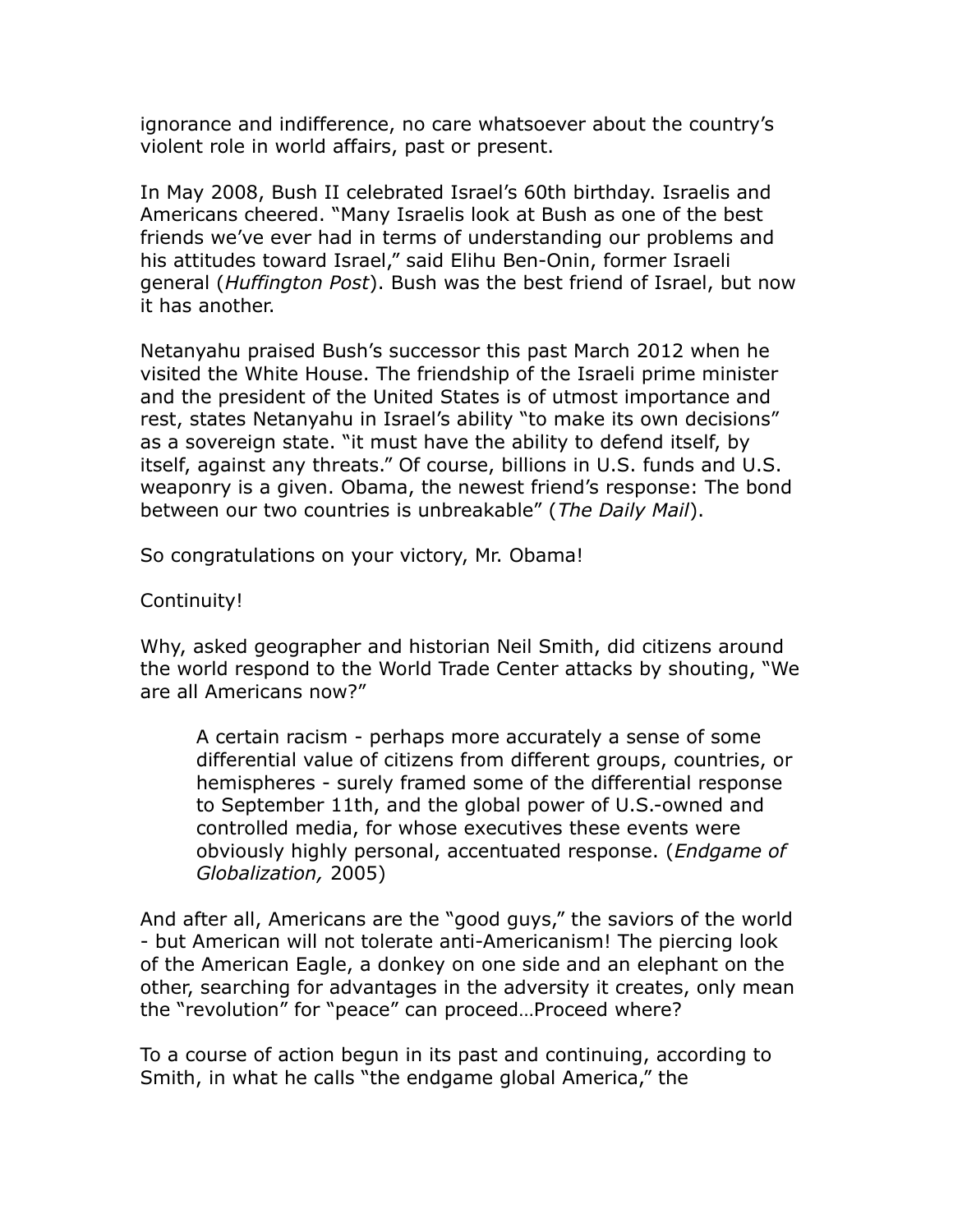"culmination of a U.S.-centered (but *not exclusively American*) political and economic globalization."

All those dead millions and millions of people, all the suffering, and struggling, not at the hands of communism or fascism, but in the name of "democracy," is sponsored by "U.S. repression and exploitation," denied or justified, writes Smith, "as a pragmatic necessity for the nefarious enemies."

While despised worldwide, "many U.S. multinational firms and their subsidiaries and contractors," manage to attract many, at home and abroad, to the American Dream. Victims they may be of the corporate mentality, worse, they display the posture of indifference toward their fellow citizens. As Marxist economist David Harvey notes, Thatcher famously announced that there was "'no such thing as society, only individual men and women, "- and she subsequently added, their families" (*A Brief History of Neoliberalism,* 2007).

In America, all are welcome to our one, big, prosperous community where there is a slice of the pie for everyone. America, the Empire, has enemies. The Empire's crusade against terrorism concedes certain levels of collateral damage to the ideals of liberty, equality, and democracy.

The idea of freedom 'this degenerates into a mere advocacy of free enterprise,' which means 'the fullness of freedom for those whose income, leisure and security need no enhancing, and a mere pittance of liberty for the people, who may in vain attempt to make use of their democratic rights to gain shelter from the power of the owners of property.' (Karl Polanyi qtd. in Harvey, *The Brief History*)

The hungry child in Cleveland, the farmer in India, the millions of homeless in the proxy state of Ethiopia, the Bradley Mannings, Darius Williams, and Trayvon Martins, the hounded and deported mothers and fathers, and the invisible Indigenous Americans in the U.S. are marked as expendable as those daily victims of U.S. drone attacks.

Smith: the conservative leadership wish away the contradictions while liberals "fold the contradictions into a narrative of realities verses ideals and focus on a moral parsing of specific events and episodes, sorting apart the regrettable failings of the ideal, the causes thereof and their implications" (*The Endgame*). Listen carefully to the donkeys and the elephants! In the language of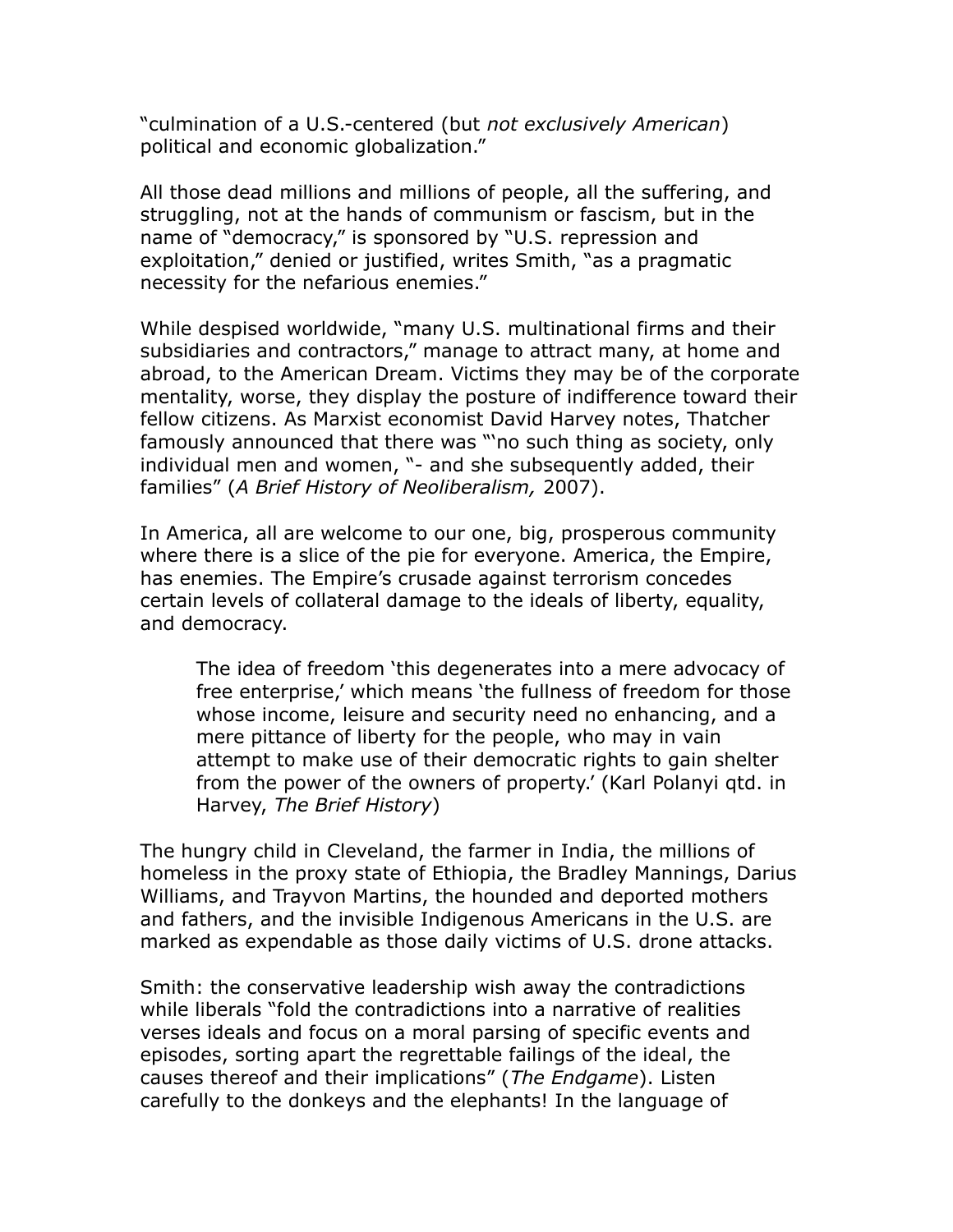"freedom, equality, and rights," Smith continues, "measures and agreements" that sound as if for the good of the world's citizens, are actually "proposed on terms heavily favorable to U.S. economic interests." The "global ambition" of the U.S., voiced by the donkeys and elephants is, writes Smith, "constitutively nationalist." In other words, "American nationalism is founded on globalist claims."

When Hitler's Nationalist Nazi regime sought "Lebensraum," that is, living space, the Roosevelt administration advisor Isaiah Bowman offered this: The Nazis will get a Lebensraum - "only this time it would be an *economic* - not a geopolitical - Lebensraum, it would be *global*, and it would be *American*."

*Bowman aside, does Hitler smile? All the non-pure made to comply, scrabble or die! All the resources amassing wealth and workers on the cheap! All the global living space under the control of a Superpower!*

### Continuity!

Bush II's "more direct means of global economic dominance…as the platform for this restructuring of the global economy," writes Smith, falls in line with the neoliberal brand of nationalism. He could and did claim himself heir of Woodrow Wilson and Franklin Roosevelt.

In Weimar, the democratic idea was pushed aside and the doors opened for a Hitler to wave across the aisles and across the ocean. In the U.S., Roosevelt, (later echoed by Bush II) spoke to his "base":

I was convinced we'd have a revolution in [the] US and I decided to be its leader and prevent it. I'm a rich man too and have run with your kind of people. I decided half a loaf was better than none - a half loaf for me and a half loaf for you and no revolution. (FDR)

Never again! Continuity for US!

The "new" unilateralism of the U.S. in global affairs predates the Clinton administration's mobilization of the International Monetary Fund (IMF) "to liberalize - deregulate and re-regulate - the financial sectors of economies across the world." Truman fostered the business of "freeing" people, for it's a "liberator's prerogative" to install capitalist governments, particularly wherever democratic nationalism elsewhere threatens to challenge the American Empire.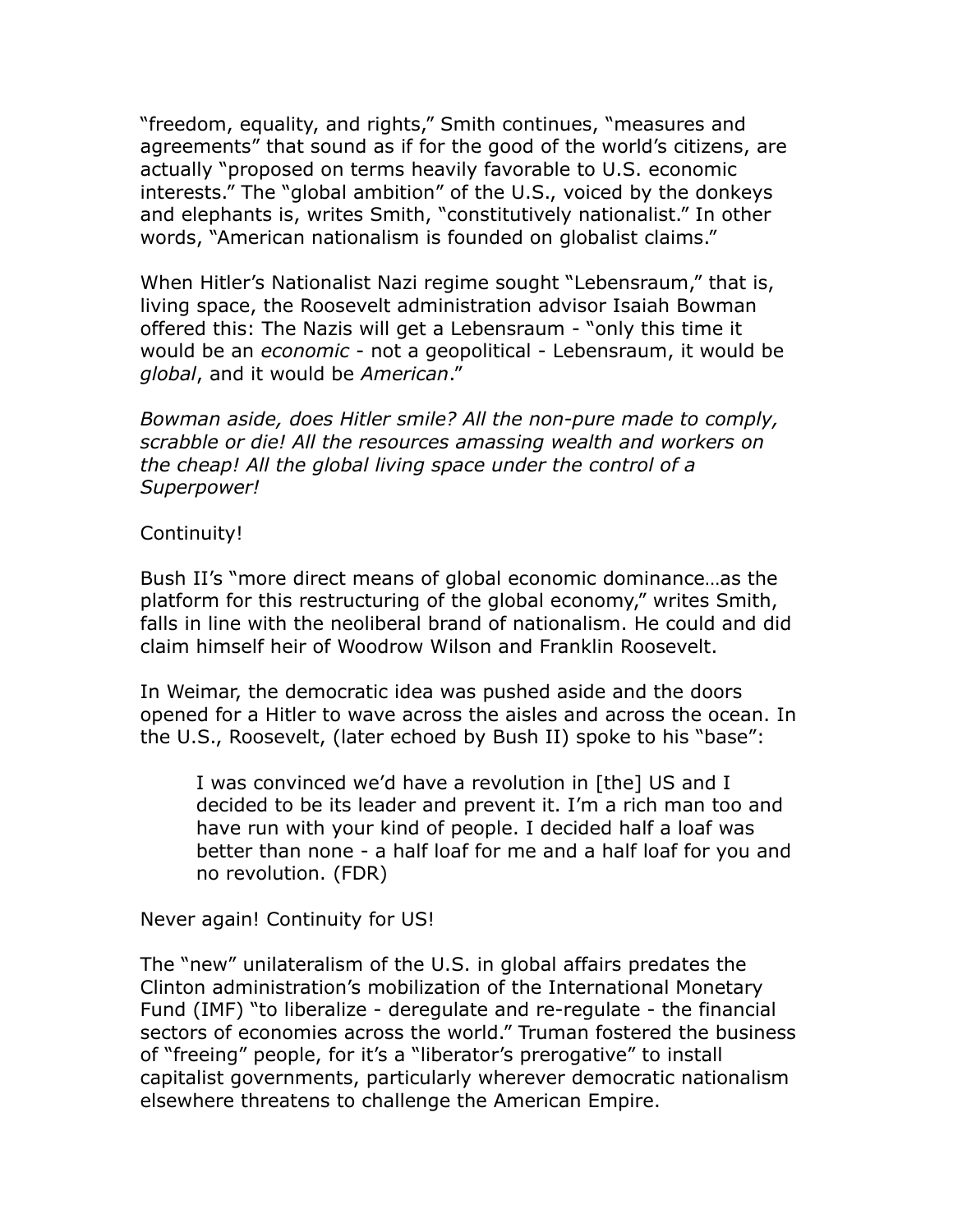*Neoliberalism's business of "freeing of people" flourished with the flames from Little Boy and Fat Man, and the U.S. hailed, as the savior of lives has been working toward "peace," with its friends and allies.*

In its own backyard, Smith writes, "the U.S. struggled against the democratic nationalism of peoples who refused the American yoke." Reagan defined "freedom fighters" and hissed fire and brimstone at the contras. Carter had his Paul Volcker and Clinton his Rubin. Obama had Petraeus to strategize, his Geithner to oversee funding, and his Duncan to dull the senses of a new generation of American citizens. "Just wars," drones, and the NDAA further open doors, so the rulers believe, for the U.S. to achieve the goal of One Nation under neoliberalism. "Any political movement that holds individual freedoms to be sacrosanct is vulnerable to incorporation into the neoliberal fold." (Harvey, *The Brief History*).

It all looks similar to freedom and equality for all! It is no wonder, as Smith notes, (*The Endgame*), Kerry found it difficult to distinguish himself from Bush. Well, no surprise: Obama and Romney, covered in the red, white, and blue of neoliberal nationalism, one way or the other, would continue, to use Harvey's words, to restore and, in some cases, to create "the power of an economic elite" (*A Brief History*) that is, corporate ruled, answering to the political and military interests of the U.S. Empire.

In this big, endgame, for now, there are no losers: Only winners and enemies. *Citizens of the U.S. stand with the government, right or wrong! No need to know the details or the past! Everyone wants to partake in this brand of nationalism!*

Liberals, too, traditionally endorse empire, writes Smith (*The Endgame*). Proponents of neoliberalism openly embrace "the nation of an American Empire." What is so paradoxical about a philosophy that overwhelmingly relies on military, economic, political, and cultural power "rather than immediate territorial control?" This is progress, and if this philosophy resonates with the neoconservative platform well, yes! As Smith argues, neoliberalism gave birth to neoconservatism: "the reinvention of anomalous left-wing liberalism in the US in the twentieth century has, quite ironically, paved the way for a global rediscovery of some of the basic tenets of liberalism as the conservatism of capitalism *par excellence*."